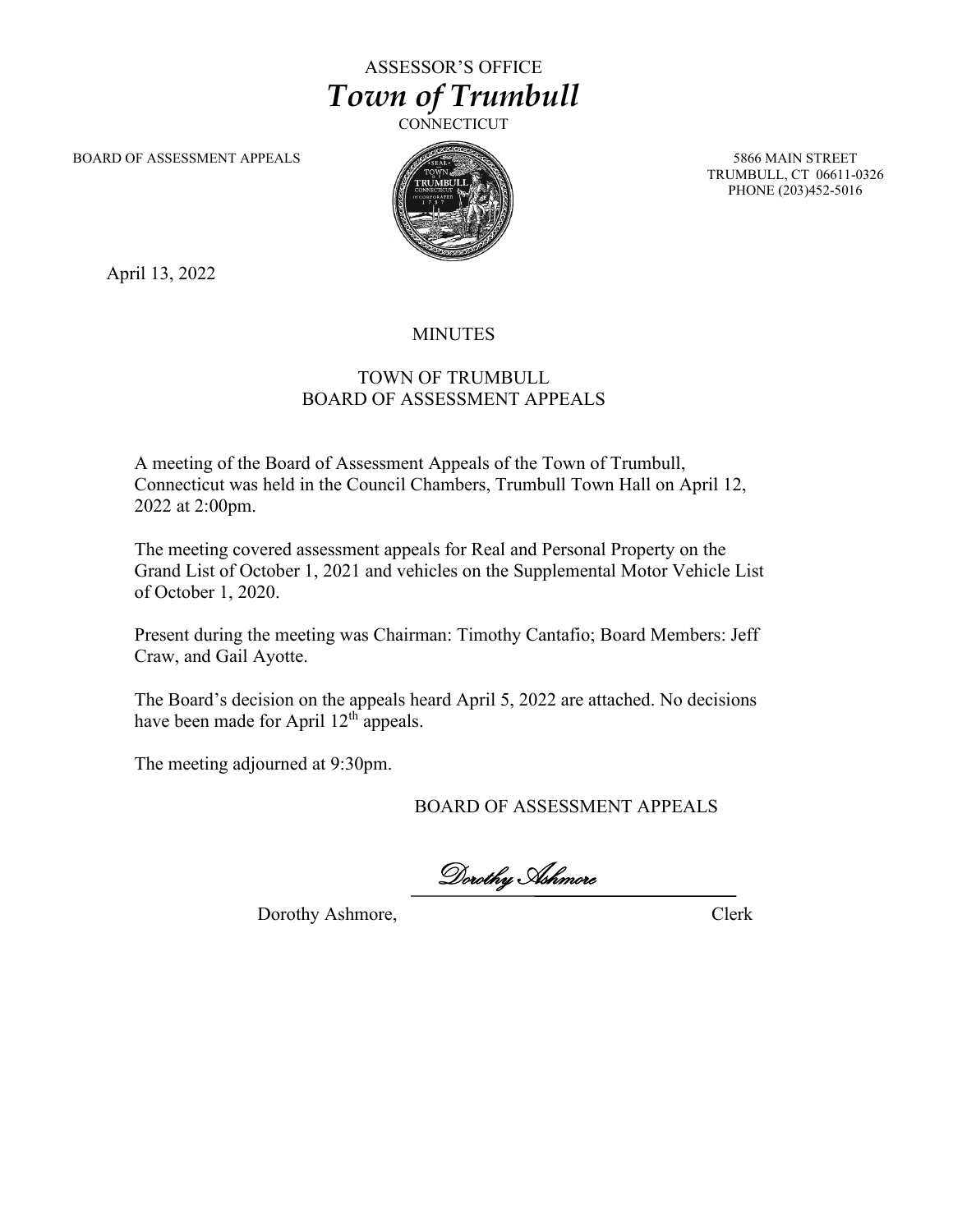|                        | <b>PROPERTY</b>     |                     |
|------------------------|---------------------|---------------------|
| <b>PETITIONER NAME</b> | <b>ADDRESS</b>      | <b>ACTION TAKEN</b> |
|                        | 10                  |                     |
|                        | CANDLEWOOD          |                     |
|                        | <b>RD</b>           |                     |
|                        | TRUMBULL, CT        |                     |
| DAVID COX              | 06611               | TBD                 |
|                        | 29 ZEPHYR           |                     |
|                        | <b>ROAD</b>         |                     |
|                        | TRUMBULL, CT        |                     |
| DAVID REDMAN           | 06611               | <b>TBD</b>          |
|                        | 29                  |                     |
|                        | GRANDVIEW           |                     |
|                        | DR.                 |                     |
|                        | TRUMBULL, CT        |                     |
| <b>SUSAN BROWN</b>     | 06611               | TBD                 |
|                        | 21 SUNSET           |                     |
|                        | <b>AVF</b>          |                     |
| YARON RAM / HHR DESIGN | TRUMBULL, CT        |                     |
| <b>ARCHITECTURAL</b>   | 06611               | <b>TBD</b>          |
|                        | 26 SPINNING         |                     |
|                        | <b>WHEEL ROAD</b>   |                     |
|                        | TRUMBULL, CT        |                     |
| <b>LARRY UBALDI</b>    | 06611               | <b>TBD</b>          |
|                        | 91 STERLING         |                     |
|                        | <b>ROAD</b>         |                     |
| PATSY NOTARICOLA       | TRUMBULL, CT TBD    |                     |
|                        | <b>48 LONG HILL</b> |                     |
|                        | <b>PLACE</b>        |                     |
|                        | TRUMBULL, CT        |                     |
| <b>GENIEVE MOLGARD</b> | 06611               | <b>TBD</b>          |
|                        | 78 HORSE            |                     |
|                        | <b>TAVER ROAD</b>   |                     |
|                        | TRUMBULL, CT        |                     |
| TIM & PAT MCAULEY      | 06611               | <b>TBD</b>          |
|                        | <b>15 SCIORTINO</b> |                     |
|                        | <b>ROAD</b>         |                     |
|                        | TRUMBULL, CT        |                     |
| <b>JANICE CHASE</b>    | 06611               | <b>TBD</b>          |
|                        | 32 COTTAGE          |                     |
|                        | ST TRUMBULL,        |                     |
| <b>MARY BLUDNICKI</b>  | CT 06611            | <b>TBD</b>          |
|                        | 4 ARAGON            |                     |
|                        | <b>DRIVE</b>        |                     |
|                        | TRUMBULL, CT        |                     |
| <b>ANDRES DEJESUS</b>  | 06611               | NO SHOW             |
|                        |                     |                     |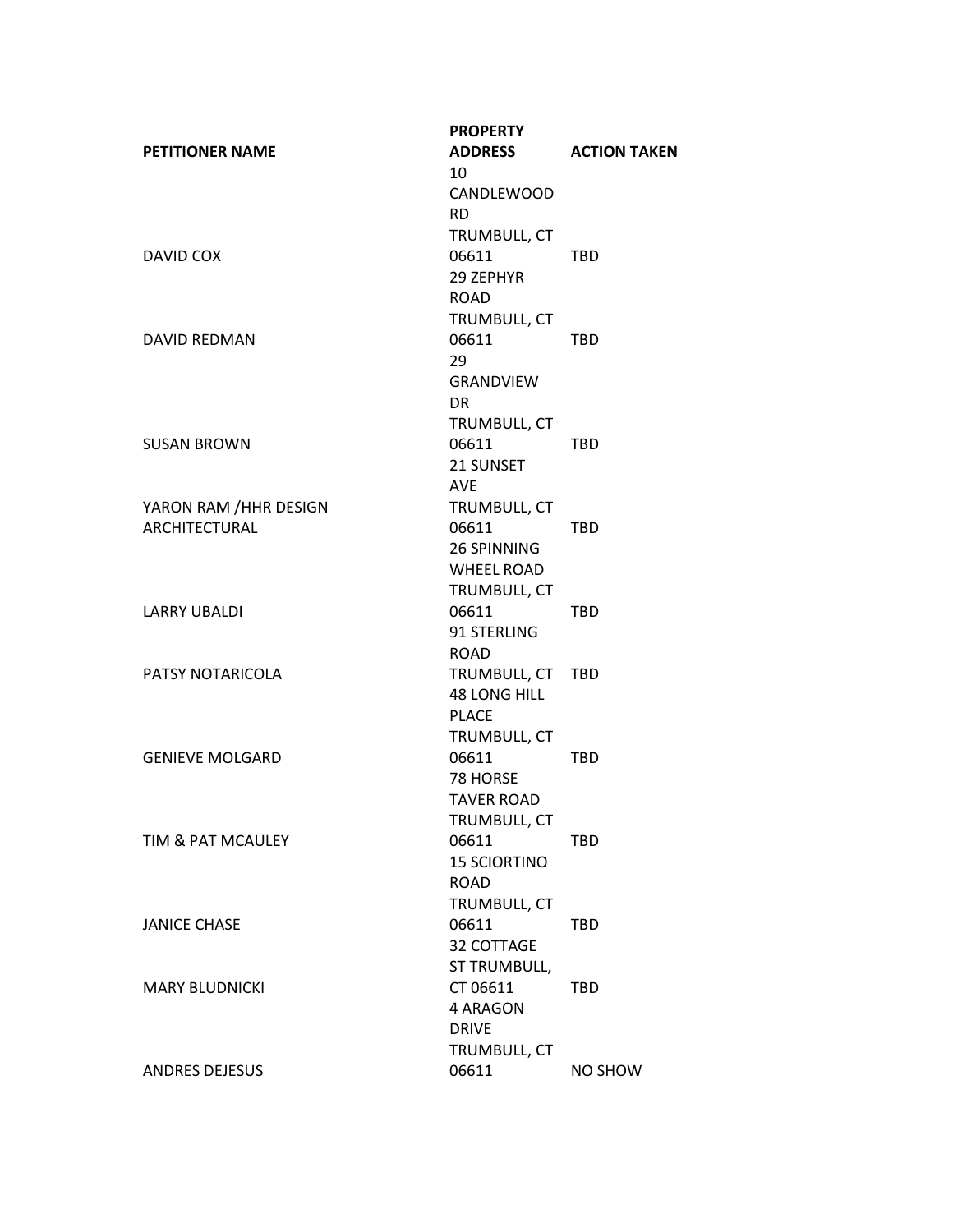|                                   | 7 FOX ROAD<br>TRUMBULL, CT          |            |
|-----------------------------------|-------------------------------------|------------|
| <b>WENDY SHAMBRA</b>              | 06611<br>257                        | CANCELLED  |
|                                   | <b>PINEWOOD</b>                     |            |
|                                   | <b>TRAIL</b>                        |            |
|                                   | TRUMBULL, CT                        |            |
| <b>ANNE FERS</b>                  | 06611                               | CANCELLED  |
|                                   | <b>1 CENTURY DR</b><br>TRUMBULL, CT |            |
| <b>DAVID ALBRIGHT</b>             | 06611                               | <b>TBD</b> |
|                                   | 7 TAM                               |            |
|                                   | <b>TASHUA DR</b>                    |            |
|                                   | TRUMBULL, CT                        |            |
| <b>BRUCE COLLINS</b>              | 06611                               | <b>TBD</b> |
|                                   | 45 OLD GREEN                        |            |
|                                   | <b>ROAD</b>                         |            |
|                                   | TRUMBULL, CT                        |            |
| SARA MERRICK-ALBANO& JESSE SCHOCK | 06611                               | <b>TBD</b> |
|                                   | 7 WOODCREST<br><b>ROAD</b>          |            |
|                                   | TRUMBULL, CT                        |            |
| <b>KEITH RONGEY</b>               | 06611                               | CANCELLED  |
|                                   | 293 EDISON                          |            |
|                                   | <b>ROAD</b>                         |            |
|                                   | TRUMBULL, CT                        |            |
| <b>ARLENE FANALI</b>              | 06611                               | NO SHOW    |
|                                   | 1057 DANIELS                        |            |
|                                   | <b>FARM RD</b>                      |            |
|                                   | TRUMBULL, CT                        |            |
| <b>JIANBING HUANG</b>             | 06611<br><b>MAP ID</b>              | <b>TBD</b> |
|                                   | 10800050                            |            |
|                                   | <b>WEST LAKE</b>                    |            |
|                                   | <b>ROAD</b>                         |            |
|                                   | TRUMBULL, CT                        |            |
| DAN AQUILANTE                     | 06611                               | TBD        |
|                                   | <b>MAP ID</b>                       |            |
|                                   | 10800049                            |            |
|                                   | <b>WEST LAKE</b>                    |            |
|                                   | <b>ROAD</b><br>TRUMBULL, CT         |            |
| <b>DAN AQUILANTE</b>              | 06611                               | TBD        |
|                                   | <b>20 MARINER</b>                   |            |
|                                   | <b>CIRCLE</b>                       |            |
|                                   | TRUMBULL, CT                        |            |
| MICHAEL TOMLIN                    | 06611                               | NO SHOW    |
|                                   | <b>18 MORRIS</b>                    |            |
|                                   | <b>AVE</b>                          |            |
| JOE & DEBRA CAIOLA                | TRUMBULL, CT                        | NO SHOW    |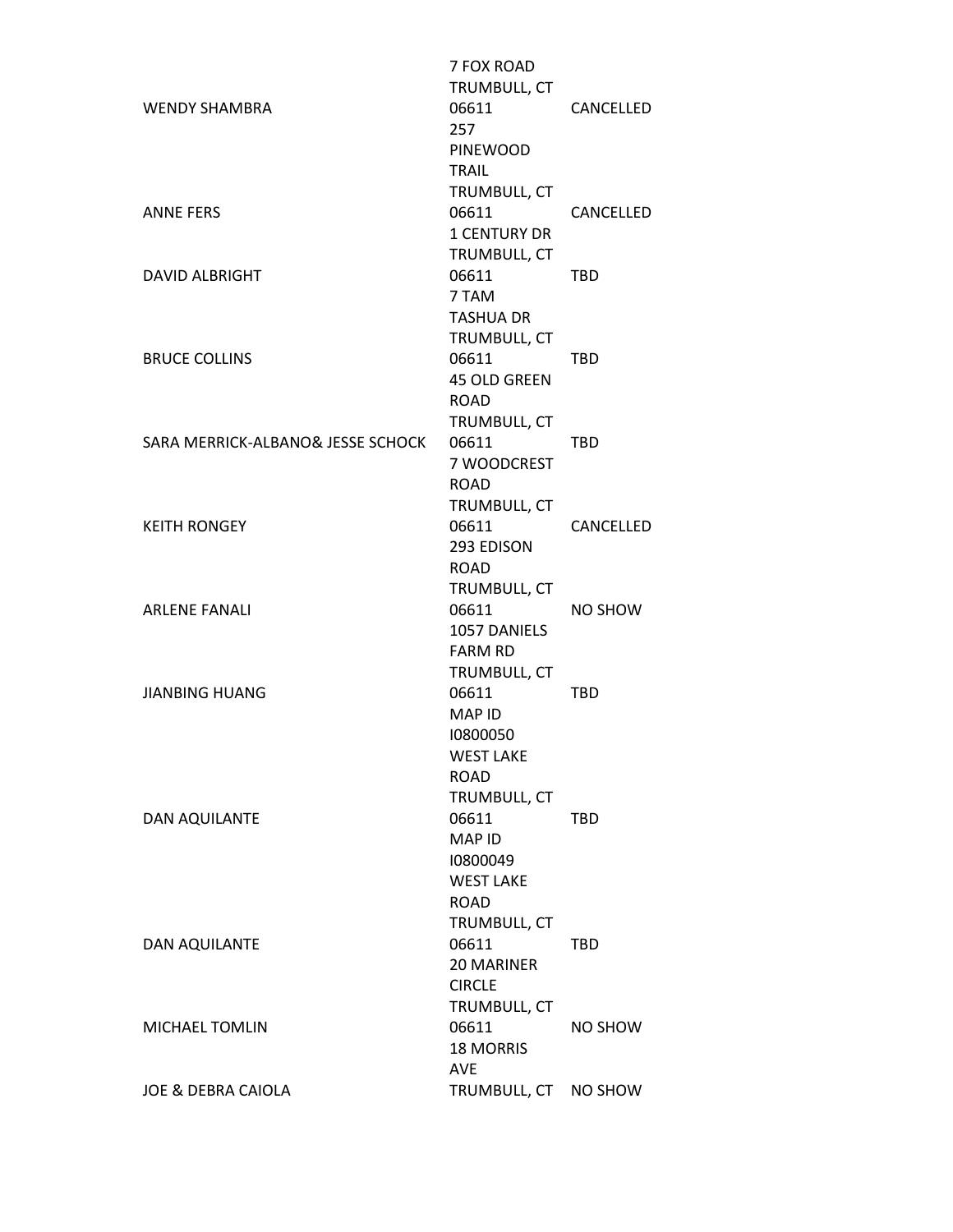06611

| <b>PATRICK MCGUIGAN</b>               | 28 LILLIAN DR<br>TRUMBULL, CT<br>06611<br><b>15 HAVERHILL</b><br><b>PLACE</b> | NO SHOW    |
|---------------------------------------|-------------------------------------------------------------------------------|------------|
| DANIEL C & CYNTHIA ANELANTE           | TRUMBULL, CT<br>06611<br><b>101 STONES</b><br><b>THROW</b>                    | CANCELLED  |
| <b>JAMES &amp; SALLY FLYNN</b>        | TRUMBULL, CT<br>06611<br>84 COTTAGE<br><b>STREET</b>                          | <b>TBD</b> |
| <b>CHRISTOS P ROUNTOS</b>             | <b>TRUMBULL. CT</b><br>06611<br>136 MEADOW<br><b>VIEW</b>                     | CANCELLED  |
| <b>GINO TARATNTINO</b>                | TRUMBULL, CT<br>06611<br>366 EDISON<br><b>ROAD</b>                            | <b>TBD</b> |
| <b>ERIKA FORMANEK</b>                 | TRUMBULL, CT<br>06611<br><b>36 READING</b><br>RD.                             | NO SHOW    |
| <b>CHRISOPHER &amp; KAREN COULTER</b> | TRUMBULL, CT<br>06611<br>98 COLONY<br><b>AVE</b>                              | <b>TBD</b> |
| YASMIN TIRADO & ROLANDO QUILES        | TRUMBULL, CT<br>06611<br>559 BOOTH<br><b>HILL ROAD</b>                        | <b>TBD</b> |
| <b>VADIM MARCHENKO</b>                | TRUMBULL, CT<br>06611<br><b>11 WISTERIA</b><br><b>DR</b>                      | <b>TBD</b> |
| <b>ALFREDO FLORES</b>                 | TRUMBULL, CT<br>06611<br>241 STERLING<br><b>ROAD</b>                          | TBD        |
| <b>JOHN MANCINI</b>                   | TRUMBULL, CT<br>06611<br>1210 OLD<br><b>TOWN RD</b>                           | TBD        |
| ALEX & LINDA RODGRIGUEZ               | TRUMBULL, CT<br>06611                                                         | NO SHOW    |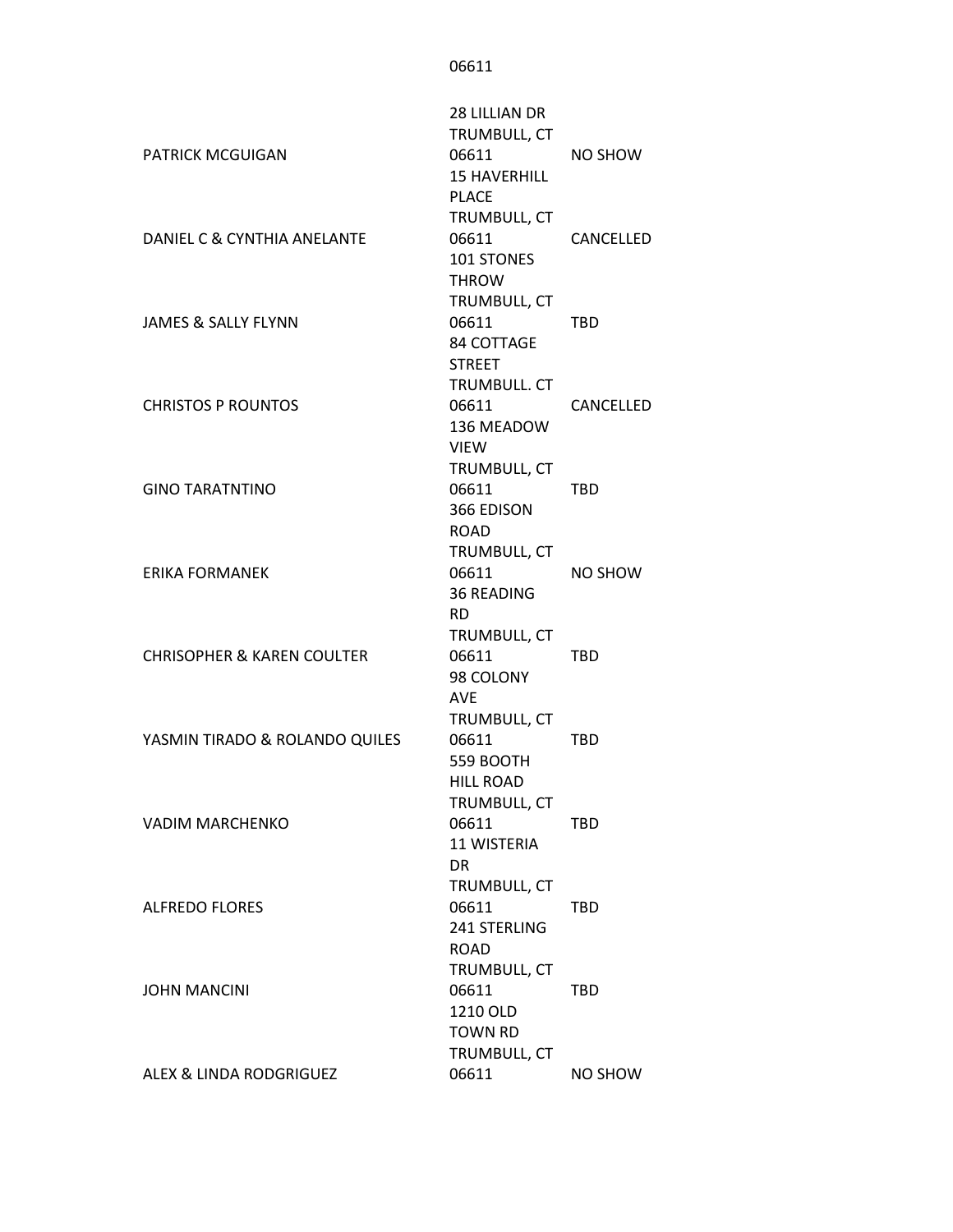| MICHAEL & MYRNA RETSKY                         | 237 STROBEL<br><b>ROAD</b><br>TRUMBULL, CT<br>06611                               | NO SHOW                |
|------------------------------------------------|-----------------------------------------------------------------------------------|------------------------|
| <b>SHARON MEENAGHAN</b>                        | 97 OLD DIKE<br><b>ROAD</b><br>TRUMBULL, CT<br>06611<br>1426<br><b>HUNTINGTON</b>  | <b>GRANTED IN PART</b> |
| ANGELA SILANO                                  | <b>TPKE</b><br>TRUMBULL, CT<br>06611<br>107<br><b>GOVERNOR</b><br><b>TRUMBULL</b> | <b>GRANTED IN PART</b> |
| <b>ANDREW KUYE</b>                             | <b>WAY</b><br>TRUMBULL, CT<br>06611<br>28 TWISTED<br><b>OAK CIRCLE</b>            | <b>GRANTED IN PART</b> |
| <b>GARY NORTON</b>                             | TRUMBULL, CT<br>06611<br>19 ASCOLESE<br><b>ROAD</b>                               | <b>GRANTED IN PART</b> |
| <b>MARY RADOCCHIO</b>                          | TRUMBULL, CT<br>06611<br>334 UNITY<br><b>ROAD</b>                                 | <b>GRANTED IN PART</b> |
| <b>MATTHEW &amp; MICHELLE MIHALY</b>           | TRUMBULL, CT<br>06611<br><b>UNITY ROAD</b>                                        | <b>GRANTED IN PART</b> |
| UNITY ROAD TRUMBULL LLC                        | TRUMBULL, CT<br>06611<br>21 OCTOBER<br>LANE                                       | <b>GRANTED IN PART</b> |
| <b>KRISTEN POLACIK</b>                         | TRUMBULL, CT<br>06611<br>87 SKYVIEW<br><b>DRIVE</b>                               | <b>GRANTED IN PART</b> |
| <b>DEBORA SARIC</b>                            | <b>TRUMBULL CT</b><br>06611<br>36 WILSON<br><b>AVENUE</b>                         | <b>DISMISSED</b>       |
| ALANA & WAYNE STOFFA                           | TRUMBULL, CT<br>06611<br>MARSHALL                                                 | <b>DISMISSED</b>       |
| PHYLLIS GIACOBBE & CHARLES<br><b>FRAMULARO</b> | <b>AVE</b><br>TRUMBULL, CT DISMISSED                                              |                        |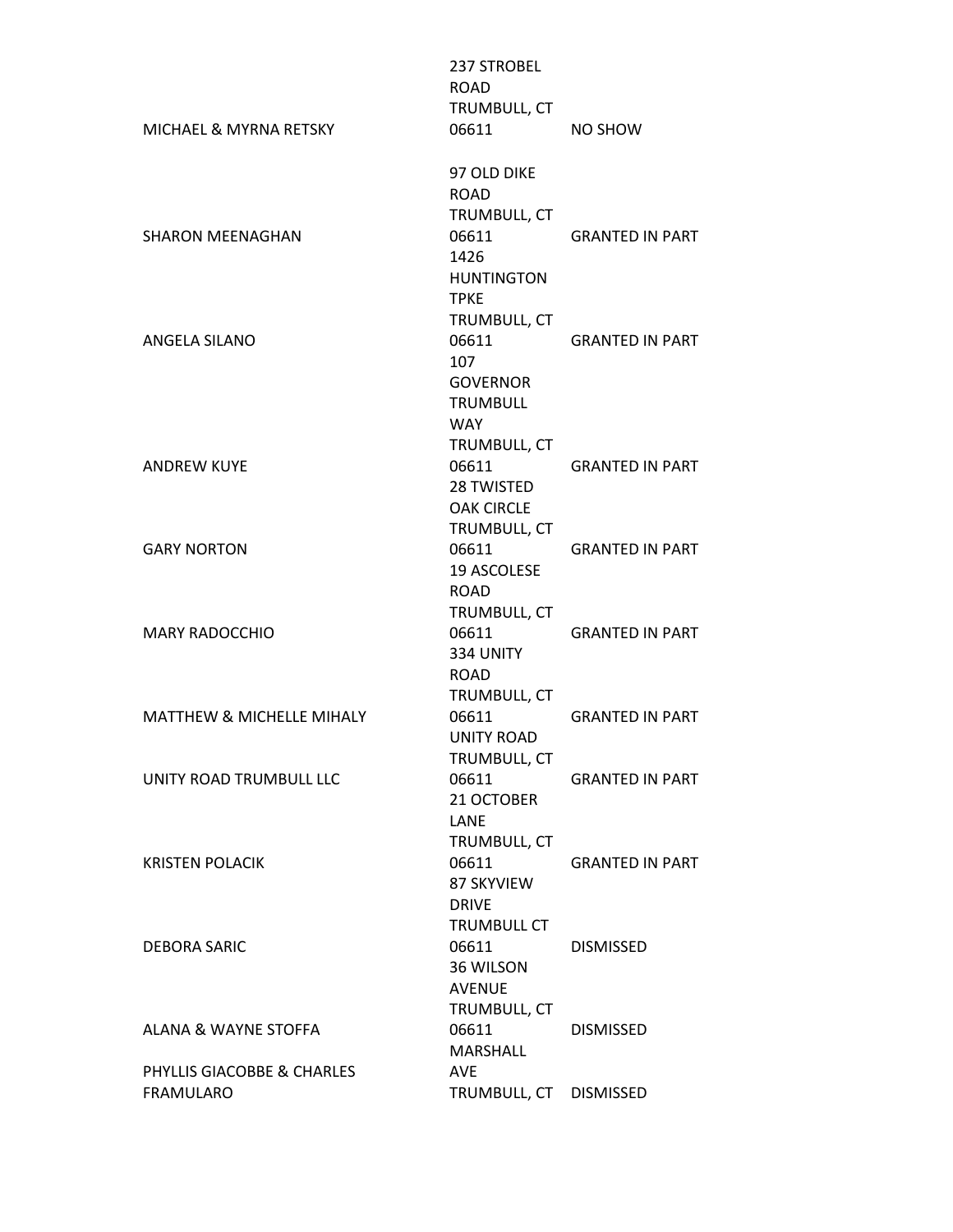MARIA F GIACOBBE & CHARLES FRAMULARO MARSHALL AVE TRUMBULL, CT 06611 DISMISSED ERIC SULLIVAN 87 BROADWAY TRUMBULL, CT 06611 DISMISSED ROBERT & JAMES BERTHELSON 6 REMPSEN STREET TRUMBULL, CT 06611 DISMISSED NEIL & DEBBIE SULLIVAN 65 HIGH RIDGE RD TRUMBULL, CT 06611 DISMISSED CAROL JAYNE 43 DOGWOOD LANE TRUMBULL, CT 06611 DISMISSED KEVIN & DIANA STRANAHAN 139 SUZANNE CIRCLE TRUMBULL, CT 06611 DISMISSED COURTNEY KUDEY 85 PINEWOOD TRAIL TRUMBULL, CT 06611 DISMISSED MOHANNAD ABUZNEID 58 SCENIC HILL RD TRUMBULL, CT 06611 DISMISSED DENNIS & JANICE MIKO 9 KENWOOD LANE TRUMBULL, CT 06611 DISMISSED BIKRAM JASPREET KAPOOR 58 SABINA ROAD TRUMBULL, CT 06611 DISMISSED PIA ESKEW 110 HILLTOP DRIVE TRUMBULL, CT DISMISSED/NO 06611 SHOW JAMES CORTESS II & MARIE STROLIN 40 LINLEY ROAD TRUMBULL, CT 06611 DISMISSED

06611